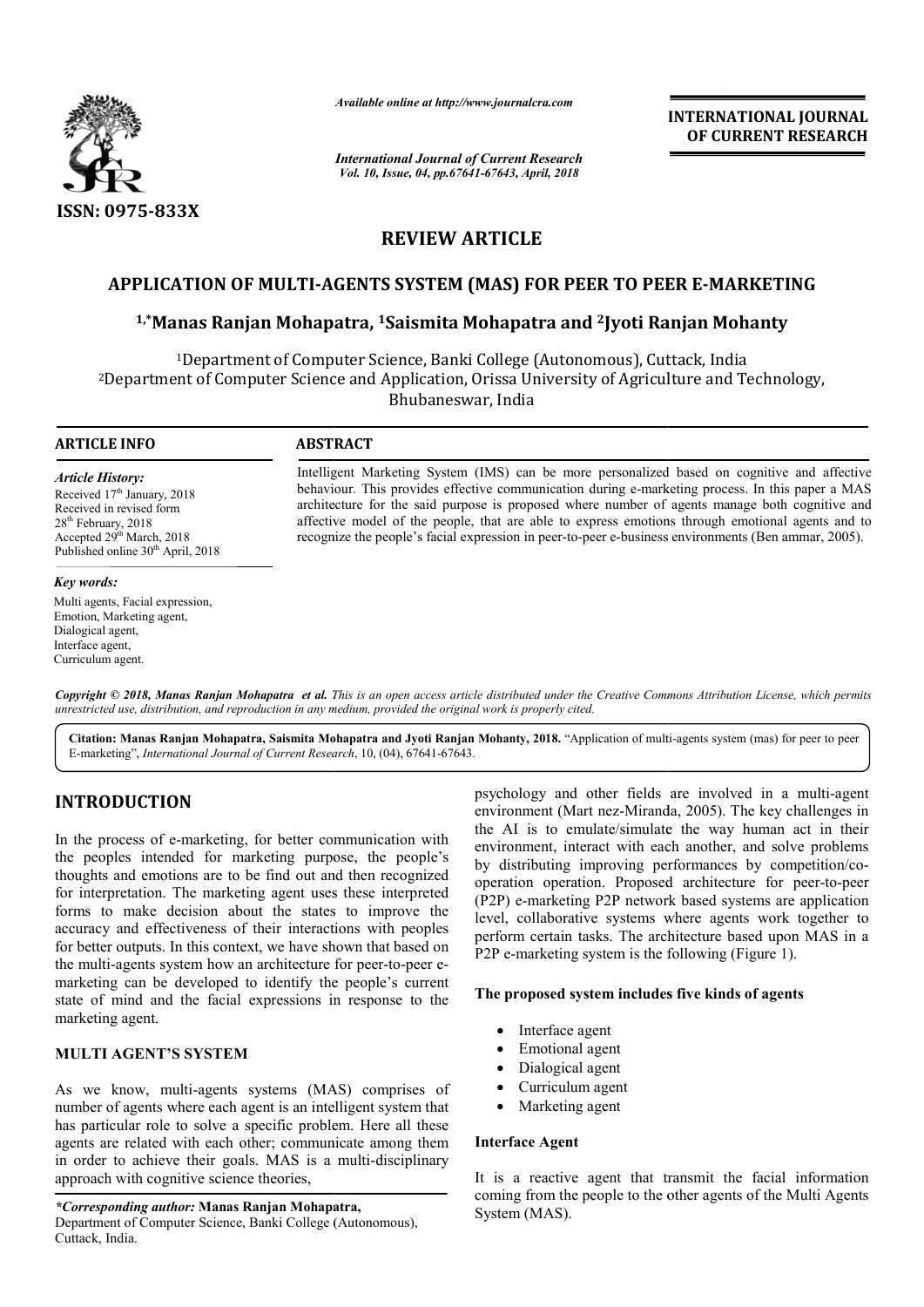

**Figure 1. Proposed architecture**



**Figure 2. Definition of the distance Di**

It assign the achieved actions and information communicated by the people, to agents Curriculum and the other agents of the MAS.

#### **Emotional Agents**

Extraction of appropriate facial features and recognition of the people's emotional state for validation through analysis of facial expression is done by the emotional agents.

### **Analysis of facial expression**

Analysis of the facial expressions by the emotional agents is generally carried out in the following stages: detection of the face, the automatic extraction of contours of the permanent features of the face to knowing: the eyes, the eyebrows and the lips. These extractions are then used in a system of recognition of the six universal emotions on the face which are namely joy, surprise, fear, disgust, anger, sadness. features of the face to knowing: the eyes, the eyebrows and the lips. These extractions are then used in a system of recognition of the six universal emotions on the face which are namely joy, surprise, fear, disgust, ange

#### **Recognition and interpretation of facial expression**

classification of the structural deformations facial in abstract classes based on visual information.

Interpretation of the facial expressions: bond with the basic emotions (Ben ammar *et al.*, 2005). The expressions considered are the six universal emotions (smile, disgust, surprise, sadness, anger, fear) as well as the neutral. Classification is carried out while being based on the analysis of characteristic distances expressions resulting from a segmentation of contours of permanent features of the face. The characteristic distances considered make it possible to develop an expert system (for expressions resulting from a segmentation of contours of permanent features of the face. The characteristic distances considered make it possible to develop an expert system (for classification) which is compatible with th MPEG-4 of the six universal emotions. Contours of the eyes, the eyebrows and the mouth are extracted automatically by MPEG-4 of the six universal emotions. Contours of the eyes, the eyebrows and the mouth are extracted automatically by using the algorithms described in (Spiros *et al.*, 2005). The segmentation leads to obtaining what we call skeleton of expression. Six distances were defined on these D1 skeletons: opening of the eye, D2: outdistance between the interior corner of the eye and that of the eyebrow, D3: opening of the mouth in width, D4: opening of the mouth in height, D5: outdistance between the eye and eyebrow and D6: outdistance between the corner of the mouth and that of the corner external of the eye (Figure 2). The objective of work presented is to set up a system of recognition of facial expressions starting from the analysis of these 6 distances. considered are the six universal emotions (smile, disgust, surprise, sadness, anger, fear) as well as the neutral.<br>Classification is carried out while being based on the analysis of characteristic distances calculated on s ntation leads to obtaining what we call skeleton of<br>sion. Six distances were defined on these D1 skeletons:<br>g of the eye, D2: outdistance between the interior corner<br>eye and that of the eyebrow, D3: opening of the mouth<br>th **agents system (mas)** for peer to peer e-marketing<br>crpretation of the facial expressions: bond with the bosoisidered are the six universal emotions (SME). The expression<br>sidered are the six universal emotions (smile, disgu

- Joy: {D4 increase}, {D3 decrease and D6 decrease}, {the other distances remain constant}
- Sadness: {D2 increase and D5 decrease}, {D1 decrease}, {the other distances remain constant}
- Anger: {D2 decrease}, {D1 increase}, {D4 either decrease D4 increases}
- Fear: {D2 increase and D5 increase but more that D2}
- Disgust:  $\{D3 \text{ increase AND D4 increase} \}$ ,  $\{the other$ distances remain constant}
- Surprised: {D2 increase}, {D1 increase}, {D4 increase}, {the other distances remain constant}

The table 1 gives a scripts of evolution of the distances Di for the six emotions ( $\uparrow$ means increase,  $\downarrow$ means decrease and " = " translates the absence of evolution). Extracted contours being sufficiently realistic, we use them in a system of analysis and recognition of the six universal emotions on the face. The classification or recognition of an emotion is based on the temporal evolution of the information contained in the "skeleton" resulting from this stage of segmentation (temporal classification or recognition of an emotion is based on the temporal evolution of the information contained in the "skeleton" resulting from this stage of segmentation (temporal evolution of six characteristic distances). disgust differ by the evolution of the distance D6. One notes that emotions (joy and surprise) differ by the evolution of distances D1, D2, D3 and D6. This permits a distinction between these two emotions.  $\uparrow$ means increase,  $\downarrow$ means decrease and " = "<br>ence of evolution). Extracted contours being<br>ic, we use them in a system of analysis and<br>e six universal emotions on the face. The

#### **Table 1. Di evolution for every emotion**